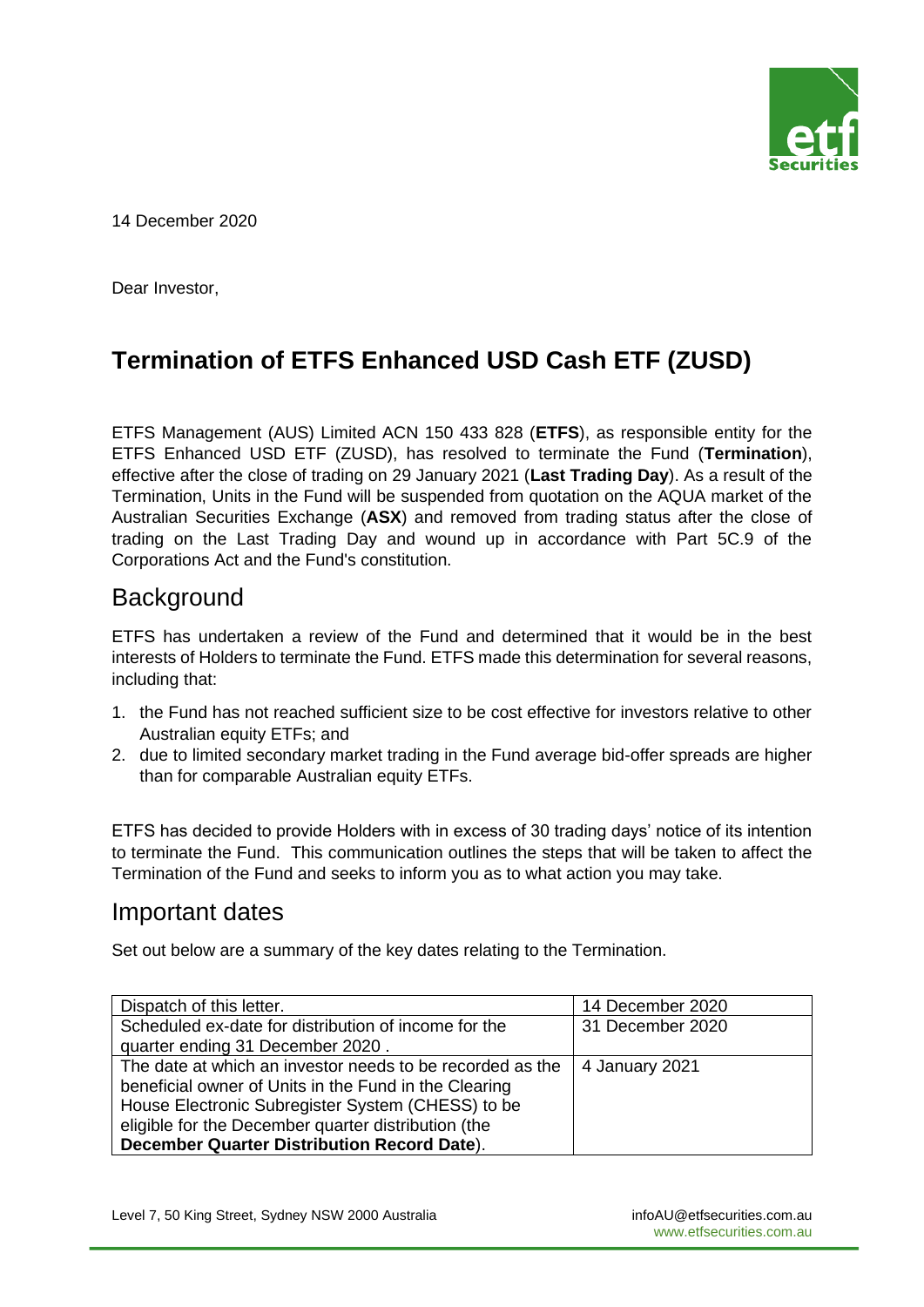

| Last day for dealings in the Units in the Fund and last day<br>for redemption of Units in the Fund by Authorised<br>Participants (the Last Trading Day).                                                   | 29 January 2021  |
|------------------------------------------------------------------------------------------------------------------------------------------------------------------------------------------------------------|------------------|
| The date at which termination will commence<br>(Termination Commencement Date).                                                                                                                            | 29 January 2021  |
| Ex-date for distribution of income for the period after 31<br>December 2020.                                                                                                                               | 1 February 2021  |
| The date at which an investor needs to be recorded as the<br>beneficial owner of Units in the Fund in the Clearing<br>House Electronic Subregister System (CHESS) (the<br><b>Termination Record Date).</b> | 2 February 2021  |
| Final distribution to be paid to investors holding Units on<br>the Termination Record Date (the Termination Payment<br>Date).                                                                              | 12 February 2021 |

The dates above are subject to change. Any change will be announced to the market via the ASX.

## How will the termination of the Fund affect your Units?

As a Holder of Units, you have several choices as to the action you can take in response to this communication. In any event your Units will not be able to be traded on the ASX after the Last Trading Day. You should consult your financial adviser to ensure that you understand the implications, including the costs and risks, of your choice.

As a Holder of Units, you may either;

- 1. sell your Units on the ASX in the ordinary way via your broker prior to the close of trading on the Last Trading Day. ETFS expects that the market makers will continue to make a market for Units until 29 January 2021;
- 2. redeem your Units with the Issuer in the ordinary way, if you are an Authorised Participant, prior to the close of trading on the Last Trading Day, or
- 3. hold your Units until the Termination of the Fund and receive a pro-rata share of the proceeds of winding up.

If you choose to sell your Units on the ASX, you will incur brokerage costs and any spread costs as you normally would when transacting on the ASX. Similarly, if you are an Authorised Participant and choose to redeem your Units with the Issuer, you will incur the costs associated with a redemption as set out in section 6.4 of the PDS for the Fund. Holders deciding to sell their Units are able to have regard to the prevailing price of the underlying securities and their Units at the relevant time. Performance information for both the Fund and the benchmark Index, as well as the full portfolio holdings of the Fund are published daily on [www.etfsecurities.com.au.](http://www.etfsecurities.com.au/)

Where you hold your Units until 31 December 2020 you will be entitled to the scheduled distribution of income in relation to the quarter ending 31 December 2020. This distribution will not be impacted by the Fund Termination.

Where you hold your Units until Termination, you will receive a distribution of income for the period after 31 December 2020, together with an amount in Australian dollars equal to the net